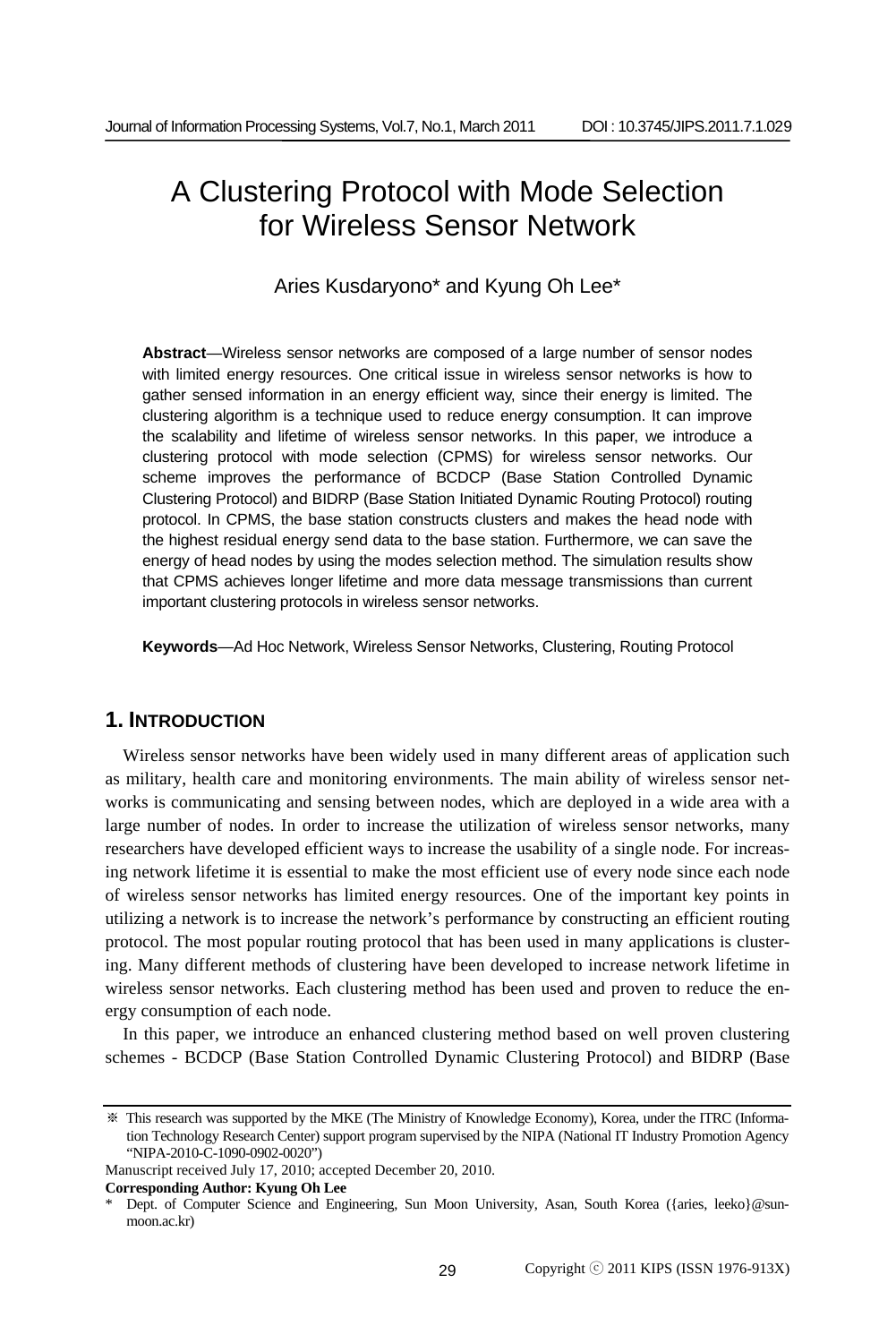Station Initiated Dynamic Routing Protocol). One of the head nodes is selected as a leader node to send messages to the base station and this leader node can vary according to the residual energy of cluster heads. Constructing an efficient routing path in clusters is very crucial to decrease dissipating energy of cluster heads. In our scheme, named "clustering protocol with mode selection" (CPMS), we use clustering and leveling methods to construct a network. The base station will collect data of each node and process the data to construct the clusters of the whole network. Each node will receive information from the base station about the clusters and energy levels. In order to save the energy of cluster heads, message transmission should be delayed if possible.

The whole paper is organized as follows: section 2 presents related work on clustering methods, section 3 provides the proposed algorithm, section 4 discusses the simulation, and section 5 describes the conclusion of the work.

# **2. RELATED WORK**

In wireless sensor networks the routing construction methods are very important to decrease energy dissipations. The clustering scheme has been used and proven to decrease the energy consumption of sensor nodes since it groups several nodes that are close together. In the clustering scheme, one of the nodes is appointed as a cluster head, which usually, has the highest power in that cluster. The key point of the clustering scheme is to make the cluster heads collect data in their own cluster and send them to the other cluster heads or base station. In this way, each member node can save the energy required for transmission and so they can survive longer.

### 2.1 BCDCP (Base Station Controlled Dynamic Clustering Protocol)

Siva D. Muganathan et al. [6] propose a centralized routing protocol called Base Station Controlled Dynamic Clustering Protocol (BCDCP), which distributes the energy dissipation evenly among all sensor nodes to improve network lifetime and average energy savings. The method assumes that the properties of a given sensor network model are a fixed base station, sensor



Fig. 1. Centralized base routing protocol Base Station Controlled Dynamic Clustering Protocol (BCDCP) routing path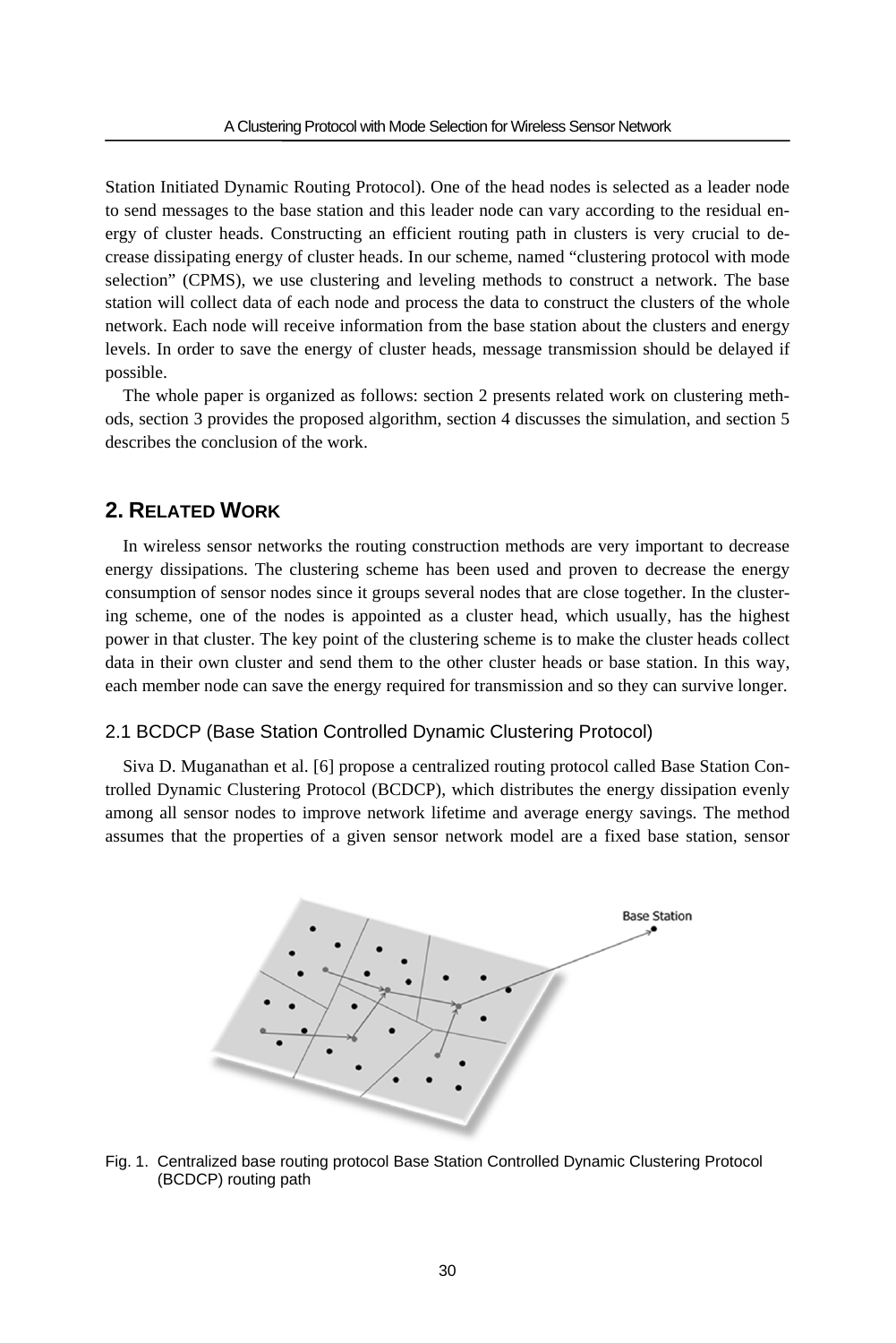nodes with energy constraints, nodes equipped with power control capabilities, and stationary nodes. It operates in two major phases, i.e., the setup phase and data communication phase. BCDCP uses class based addressing which gives identifications to each node in a network.

In the setup phase of BCDCP, the main activities are cluster setup, cluster heads selection, cluster head-to-cluster head (CH-to-CH) routing path formation, and schedule creation for each cluster. During each setup phase, the base station receives information on the current energy status from all the nodes in the network. The base station computes the average energy level after receiving information from each node and decides which nodes are appointed as cluster heads. The base station sends information back to the nodes which include identification for each node. Each node holds two identifications which represent the identification for each node and identification of cluster head. Each cluster head is connected to the other cluster heads and uses a minimum spanning tree to create a routing path.

In the transmission phase, each sensor node transmits the sensed information to its cluster head. Since sensor nodes are geographically grouped into clusters, these transmissions consume minimal energy due to small spatial separations between the cluster head and the sensing nodes. Once the data from all sensor nodes has been received, the cluster head performs data fusion on the collected data, and reduces the amount of raw data that needs to be sent to the base station.

### 2.2 BIDRP (Base Station Initiated Dynamic Routing Protocol)

An enhancement on clustering protocol was proposed in [5]. The protocol, called Base Station Initiated Dynamic Routing Protocol (BIDRP), is based on clustering and signal range initiated by the base station to increase the network lifetime.

In BIDRP, the method to choose the cluster head is the same as in Low Energy Adaptive Clustering Hierarchy-Centralized (LEACH-C) [10] or BCDCP. It is initiated by the base station when each node sends its data to the base station for the initial creation. BIDRP uses a layer to send data from each cluster head to the base station while creating clusters. The base station



Fig. 2. Base Station Initiated Dynamic Routing Protocol (BIDRP)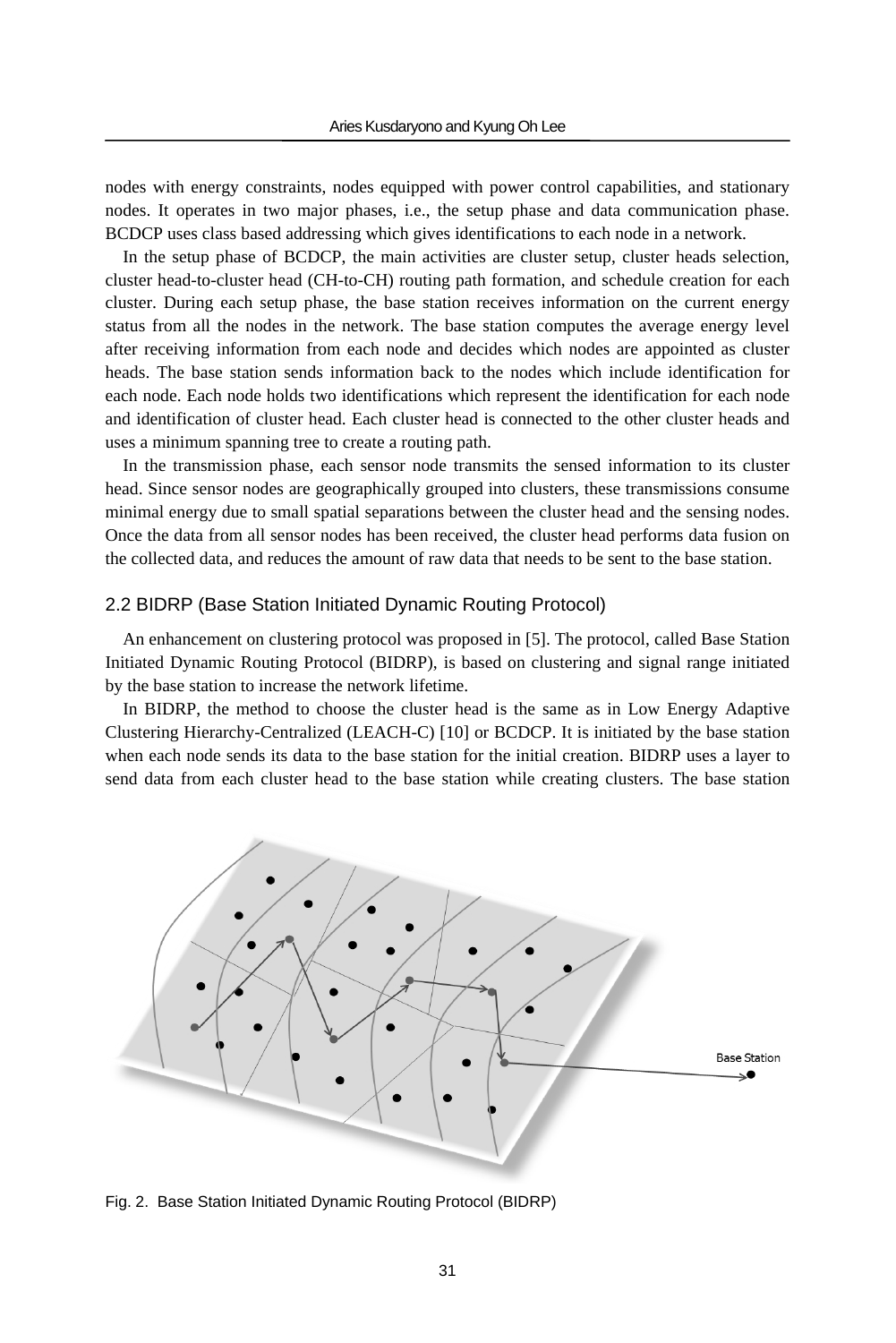sends signal levels to the cluster heads; the closest cluster head to the base station has the lowest level and the farthest one to the base station has the highest level. The farthest cluster head sends its data to the neighbouring cluster head. Thus, it creates a chain of cluster heads from the highest level to the lowest level. Then the cluster head in the lowest level (leader node) will send aggregated data to the base station. In this scheme, the leader node will dissipate energy much faster, since sending data to the base station requires a large amount of energy. Even though, the leader node has the highest energy among all other nodes, it will die quickly. In our scheme, we also use the signal level to route, but we improve the problem of the leader node's fast death.

# **3. CLUSTERING PROTOCOL WITH MODE SELECTION**

We adopt the basic mechanism of BCDCP and BIDRP but we improve the performance of network lifetime - by choosing the leader node, which sends final data to the base station, considering not only the energy transmission but the energy level as well. To reduce the energy dissipation, we also introduce two modes of operation - ON and Standby.

Our scheme starts with the initialization phase in which each node sends data of energy level and location to the base station. The base station computes the values and sends a message to each node. The message contains the following data:

- ID of node.
- ID of cluster head.
- ID of level,
- ID of layer,
- Mode of operation

The next step is the formation phase. In this phase we organize clusters with ID of nodes and ID of cluster heads first and then build the energy layer's level. Finally, the leader node which will send the final aggregated data to the base station is determined.

The final step is the transmission phase, where all nodes will send data to a designated node. The prefix of each node can be assigned as follows:

- Regular node
- Cluster head
- Layer center
- Leader node

The formation phase is described in more detail in the proceeding sections.

### 3.1 Forming Clusters

In our scheme, we use the similar approach as in BCDCP to create the clusters utilizing the high energy base station. Since the base station has an unlimited energy source, the location of all the nodes in a network is calculated and updated by the base station. The base station performs the formation of balanced clustering, where each cluster head serves an approximately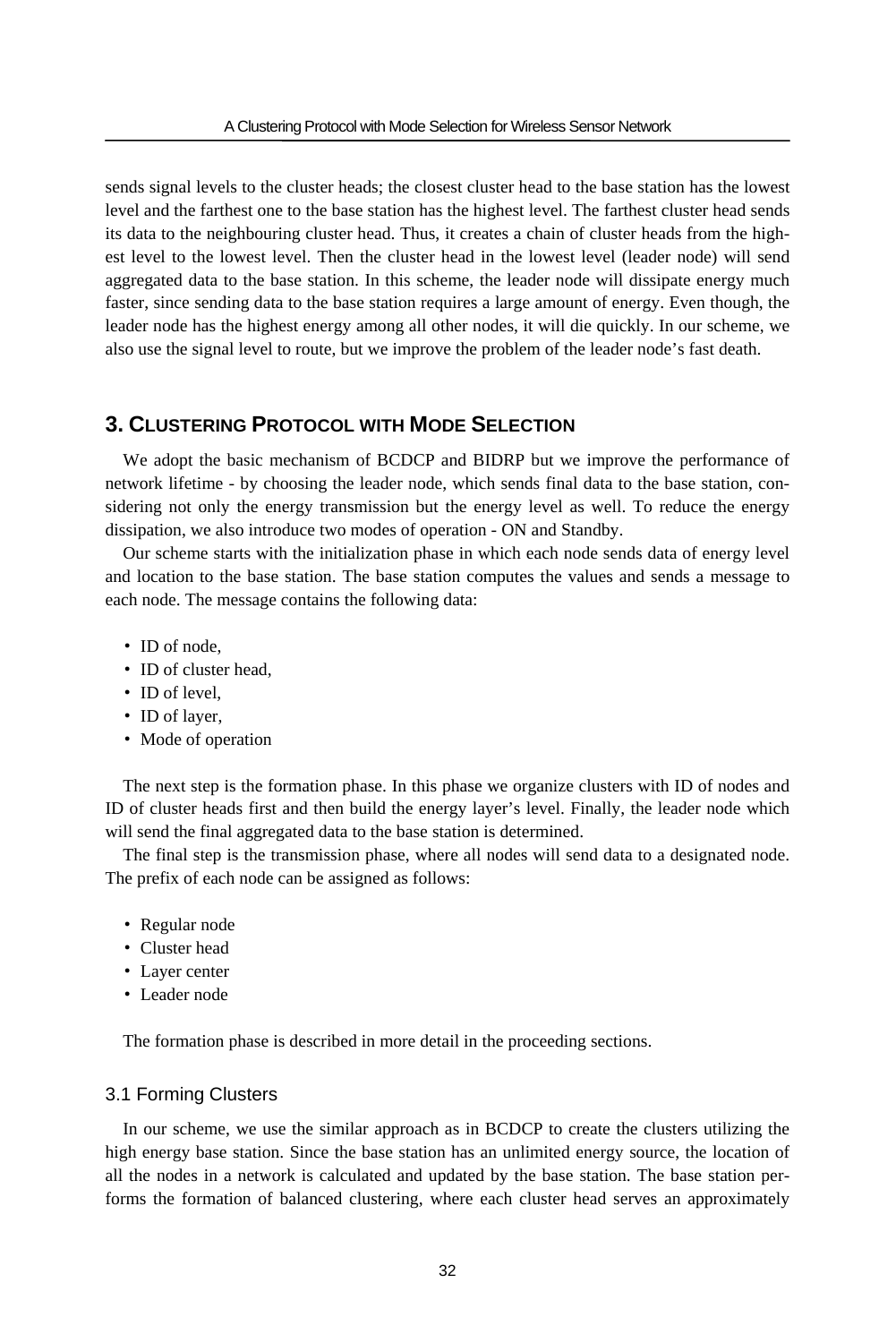

Fig. 3. The forming clusters with appointed cluster heads (the red dots are the cluster heads)

equal number of member nodes to avoid cluster head overload. At the initialization phase, each node sends the information of energy status and its location in the network to the base station. The base station executes the cluster splitting process and cluster head selection by computing their energy levels and performing a balanced clustering technique [12] in order to distribute evenly the number of nodes in each cluster as well as the load on all cluster heads. The base station sends the required information to all the nodes. The information includes the ID of node to distinguish in which cluster the node resides, and the ID of the cluster head appointed as cluster head. The creation of clusters and the selection of cluster head are identical to the scheme in BCDCP. Figure 3 shows the process of cluster formation.

### 3.2 Forming Layers of a Level

The focus of forming layers of a level is finding the appropriate node to send the final aggregated data to the base station, i.e., finding the leader node of all clusters. Since the energy consumption of the leader node is quite significant, we have to choose the leader node very carefully. We should not select a node just because it has the highest energy (as in BCDCP) or just because it is situated at the shortest distance from the base station (as in BIDRP), but we must consider energy and distance at the same time.

### *3.2.1 Creating Levels*

In order to select the leader node, considering distance and energy, we have to divide the sensor field into several levels. As in BIDRP, the base station computes the signal strength from the nodes and creates an energy level hierarchy, that is, the distance to the base station becomes one of the major factors in deciding the leader node. In BIDRP, the cluster head in the lower level (i.e., the shortest distance to the base station) becomes the leader node which aggregates the sensed data and relays it to the base station. However in our algorithm, we also consider the energy status of each cluster head node in selecting the leader node.

Each cluster head will receive its ID of level denoted such as Level<sub>n</sub>. Figure 4 shows the distribution of levels. The level and energy of cluster heads are used to find the appropriate leader node, and this will be described in the next section.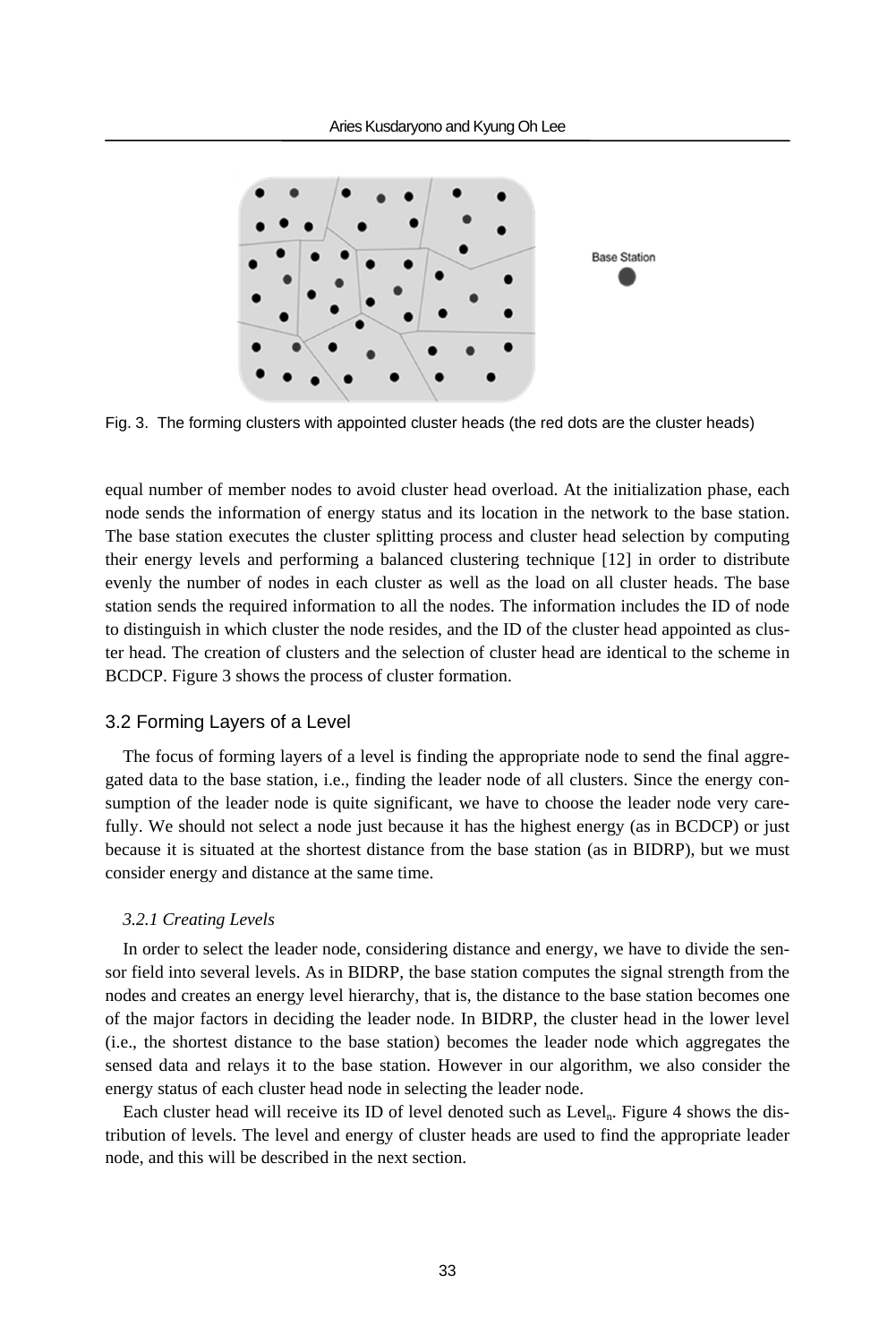

#### Fig. 4. Forming layer's levels

- Red dots are the cluster heads
- A Yellow dot is the cluster head with highest energy remaining
- A Green dot is the cluster head with highest energy-distance ratio and becomes the leader node

### *3.2.2 Calculating energy-distance ratio*

In order to select the best leader node, we consider not only the remaining energy of the cluster head but also energy levels (hence the distance to the base station). The energy-distance ratio can be calculated as in formula (1):

$$
R_{ED} = E_{Rm} / \text{Level}_n \tag{1}
$$

In formula (1),  $E_{Rm}$  (Energy Remaining) denotes the energy remaining  $\frac{1}{5}$  in the cluster head node and Level<sub>n</sub> denotes the level where the cluster head node is located. The base station will choose the cluster head node which has the largest  $R_{ED}$  (Ratio of Energy-Distance) as the leader

| Level          | <b>Cluster Head</b> | $E_{\rm Rem}$ | $R_{ED}$ |
|----------------|---------------------|---------------|----------|
|                |                     | ۰             | ۰.       |
| $\overline{c}$ | CH <sub>1</sub>     | 1             | 0.5      |
| $\overline{c}$ | CH <sub>2</sub>     | 1.1           | 0.55     |
| $\overline{2}$ | CH <sub>3</sub>     | 0.9           | 0.45     |
| 3              | CH <sub>4</sub>     | 1.4           | 0.467    |
| $\overline{4}$ | CH <sub>5</sub>     | 1.9           | 0.475    |
| $\overline{4}$ | $CH_6$ (green dot)  | 2.5           | 0.625    |
| $\overline{4}$ | CH <sub>7</sub>     | 2.1           | 0.525    |
| 5              | CH <sub>8</sub>     | 1.7           | 0.34     |
| 5              | $CH9$ (yellow dot)  | 2.9           | 0.58     |
| 6              | $CH_{10}$           | 2.3           | 0.38     |

Table 1. Calculation of energy ratio remaining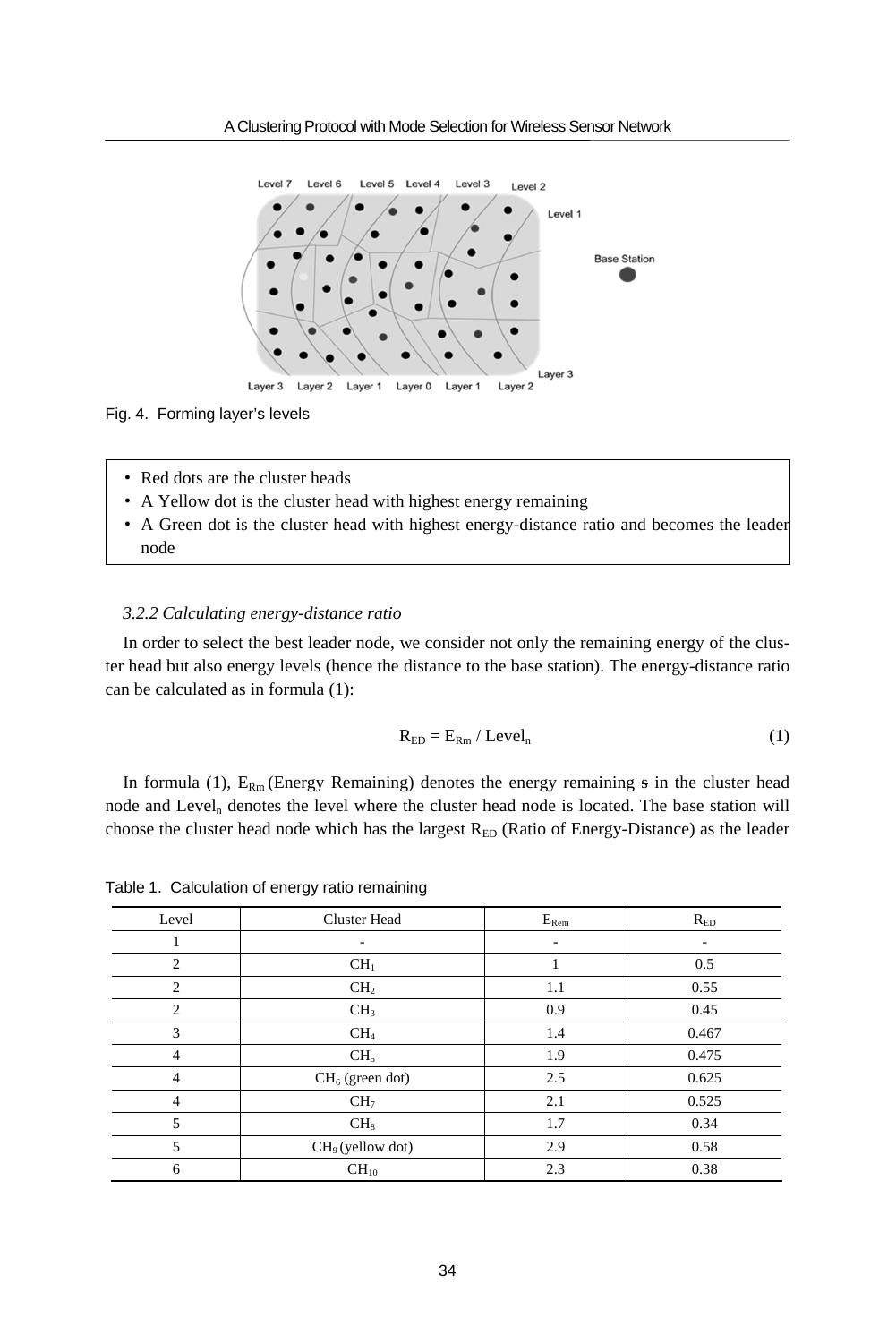node.

In figure 4, the yellow dot  $(CH<sub>9</sub>)$  in level 5 has the highest energy (2.9 J) and the green dot  $(CH<sub>6</sub>)$  in level 4 has the largest R<sub>ED</sub>. BCDCP takes CH<sub>9</sub> as the leader node, BIDRP takes a node in level 2 (CH<sub>2</sub>), since there is no cluster head in level 1, but we choose CH<sub>6</sub> as the leader node.

#### *3.2.3 Creating Layers*

The purpose of creating layers is to determine the direction of data transmission of cluster heads. When we decide on the leader node, we create the layer using the level of information and location of the leader node. The level where the leader node is situated becomes level 0 and the adjacent levels to layer 0 become layer 1 - there are usually two layers with value 1. The distance from layer 0 becomes the value of that layer.

The data will always be transferred from the head node in a higher layer to the head node in a lower layer. Finally, the cluster head node in layer 0, hence the leader node, will send the aggregated data to the base station. Therefore, this method will decrease the energy dissipation of each cluster head node thereby increasing the network lifetime.

### 3.3 Modes of Operation

In the formation phase, the modes of operation are defined to decrease energy consumption and increase the network lifetime. The modes of operation are only used for cluster heads and there are two modes.

#### *3.3.1 ON - in this mode, the operations of cluster heads are as follows:*

- Cluster head receives and aggregates data from the surrounding member nodes in a cluster.
- Cluster head can receive data from cluster heads in the same layer or upper layer.
- Cluster head cannot receive data from cluster heads in the lower layer.
- Cluster head can send data to cluster heads in the same layer or upper layer.
- Cluster head cannot send data to the cluster heads in a lower layer.
- Cluster head enters standby mode when there is no transmission of data from the member nodes for a pre-defined time.

#### *3.3.2 Standby - in this mode, the operation of cluster heads are as follows:*

- Cluster head sends a message to cluster heads in the same layer or a lower layer to be notified that this cluster head will not send data until there are changes in the data of member nodes (sensing that events occurred). Therefore, this method will reduce the waiting time in the Time Division Multiple Access (TDMA) schedule.
- Cluster head receives sensing data from surrounding node in the cluster, but does not send data to other cluster head. Once changes have occurred in the sensing data, cluster head switches to ON mode.
- A cluster head (which has the highest energy in one level) should receive data from the same layer or upper layer and send data to the lower layer, if all cluster heads in one layer are in Standby mode.
- Cluster heads that have been selected as leader node must switch to ON mode.
- Cluster heads that have new data changes in the sensing field will join the TDMA schedule by sending one message to the cluster head in the same layer or lower layer.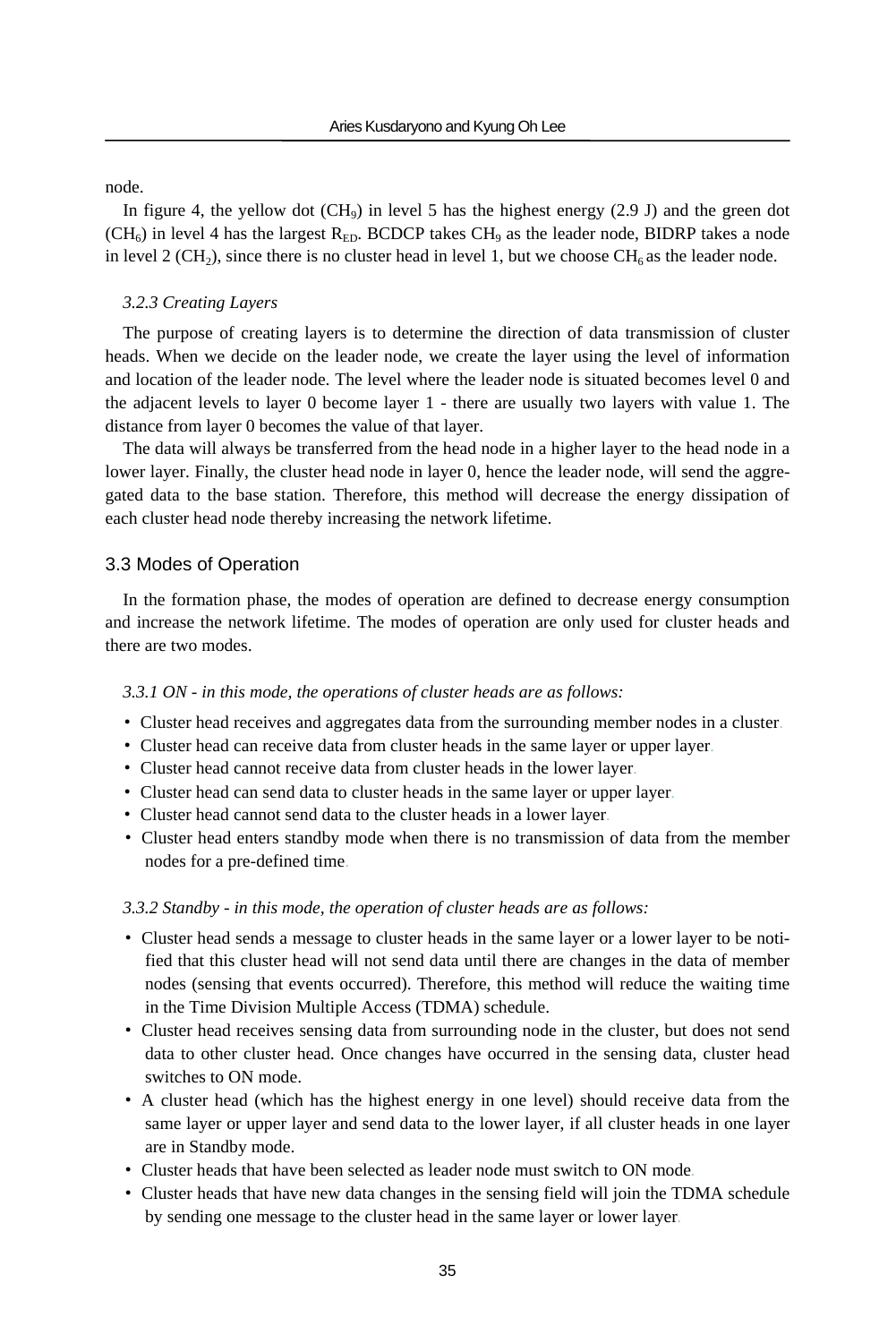

Fig. 5. Deciding the modes of operation for cluster heads

- A Green dot represents the leader node
- A Purple dots represent layer center node
- Red dots represent cluster heads in On mode
- Blue dots represent cluster heads in Standby mode
- Black dots represent regular nodes

In case there are several cluster heads in ON mode in the same layer, one of the cluster heads must be selected to be the layer's center node. The role of a layer's center node is collecting data from cluster heads which reside in the same layer. It also receives data from the upper layer of the layer center node or cluster head, and finally sends to the lower layer of the layer center node. It is elected in a similar way as leader node, by finding the highest energy ratio among cluster heads in the current layer. The highest energy ratio is computed as follows:

$$
R_{\text{ELC}} = E_{\text{Rm}} / (d_{\text{CH}} - d_{\text{LC(L)}})
$$
 (2)

The highest energy ratio of the layer center Node denoted as  $R_{ELC}$  (Ratio Energy of Layer Center) is calculated using the energy remaining of the cluster head  $(E_{Rm})$  divided by the difference of the distance from the cluster head (d<sub>CH</sub>) and layer center node in the lower layer (d<sub>LC(L)</sub>). Once the highest energy ratio is discovered then the cluster head can be appointed as the layer center node.

The maintenance of the routing protocol in the mode operation step of the formation phase does not need to reconstruct the entire routing. The changes will only occur in the layer where each cluster head can notify its changes to the lower layer level or the upper layer cluster heads.

#### 3.4 Construction of Routing Path

In this step, schedule creation is required to allocate the time slot in order to transmit data from a certain node to an intended node without any data collision in the receiving node. In our algorithm, we adopt a scheduling technique in BCDCP utilizing the time division multiple access (TDMA) schedule. The benefit of using the TDMA scheduling technique in our algorithm is to avoid data collision at every receiving node and decrease energy consumption. The base station assigns the identification of time slots to all nodes. The purpose of identification of time slots is to identify the time slot of each node to send its data.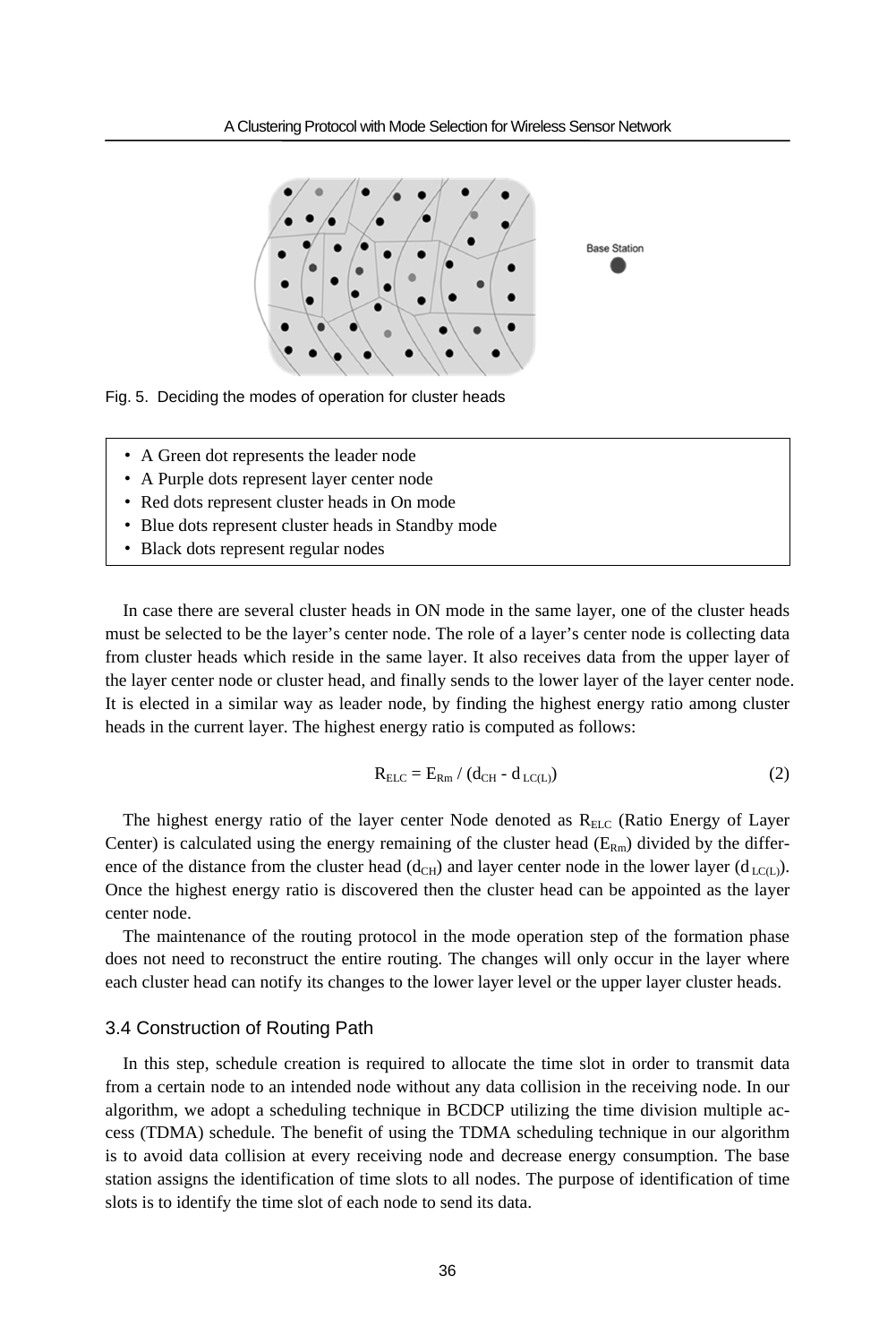

Fig. 6. Final routing example in CPMS

Each node is assigned identification for a specific time slot sent by the base station - ID of time slot. In each cluster, member nodes have the task of sending their data to the cluster head according to the assigned time as noted in the ID of the time node. Each cluster head is also assigned identification for specific time slot noted as the ID of the cluster head node (ID of CH node). In each layer, cluster heads have the task of sending their data aggregate to the layer center node according to the assigned time as the noted ID of a CH node.

In the operation mode selection step, each cluster head which is in Standby mode sends a message to the layer center node which indicates that it will not join the TDMA scheduling. Cluster heads which are changed to ON mode should send a message to the layer center node to notify that they will join the TDMA scheduling. We can run the TDMA scheduling more efficiently using the operation mode. Therefore, CPMS is more efficient than BCDCP and BIDRP regarding TDMA scheduling.

After the formation phase, the data transmission phase takes place. The data transmission phase starts by sensing the surrounding area then it sends the data to the cluster head. The cluster heads construct a cluster chain from the highest layer level to the lowest layer level then send the data through this chain. Finally, the leader node which is in the lowest layer level sends all the aggregated data to the base station.

The leader node (green dot) in figure 6 drains the energy rapidly since its role of data collection and transmission to the base station consumes a lot of energy. To avoid the leader's quick death, if the energy-distance ratio of the leader node becomes smaller than a pre-determined value, we have to change the leader node with the head node which has the largest energydistance ratio in that status. As a result, the energy spent on the cluster heads is spread evenly throughout the network.

## **4. SIMULATION**

To assess the performance of CPMS, we simulated CPMS performance using Network Simulator 2 (NS2) and compared its performance with the other clustering-based routing protocols such as BCDCP and BIDRP. The performance is measured by the quantitative metrics of average energy dissipation, system lifetime, total data messages delivered successfully, and number of nodes alive.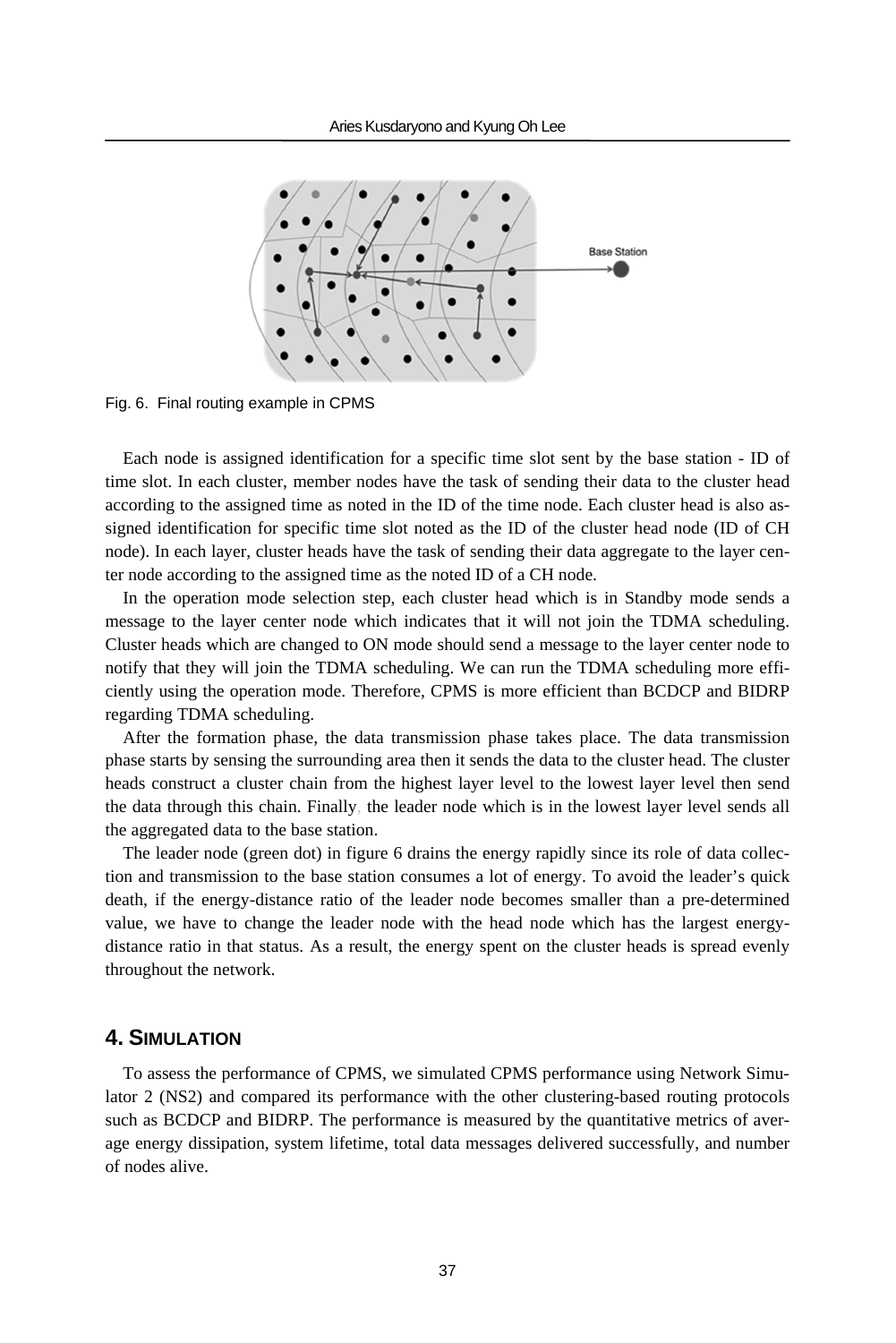Table 2. Simulation Parameters

- Network field :  $100m \times 100m$
- Number of nodes :  $n = 100$
- Initial energy :  $E_{Init} = 3$  J
- Data packet size : 4000 bits
- Energy transmit :  $E_{Tx} = 50$  nJ/bit
- Energy transmit :  $E_{Rx} = 50$  nJ/bit
- Energy transmit dissipation for free space :  $E_{fs} = 10 \text{ pJ/bit/m}^2$
- Energy transmit dissipation for two ray model :  $E_{rs} = 0.0013 \text{ pJ/bit/m}^4$
- Energy Aggregation Data :  $E_{AD} = 5$  nJ/bit/message

In the experiment, the nodes are deployed in an area with the base station located far from the sensor field. The initial energy of each node is 3J and the nodes are placed in the same coordinates for each simulation. We simulate  $100 \text{ m} \times 100 \text{ m}$  network topologies with the base station located at least 75 m away from the nearest node. Figure 7 shows the average energy dissipation of the protocols under the study observation over the number of rounds of operation. This plot clearly shows that CPMS has a much more desirable energy expenditure curve than those of BCDCP and BIDRP. On the average, CPMS exhibits a reduction in energy consumption of 12% and 17% over BCDCP and BIDRP, respectively.

Next we analyzed the number of data messages received by the base station for the three routing protocols under consideration. For this experiment, we again simulated 100 m  $\times$  100 m network topologies where each node begins with an initial energy of 3J. Figure 8 shows the average number of data messages received by the base station over the number of rounds of activities. The plot clearly illustrates the effectiveness of CPMS in delivering significantly more data messages than its counterparts. BCDCP offers improvements in data delivery by factors of 33% and



Fig. 7. Comparison between CPMS with BCDCP and BIDRP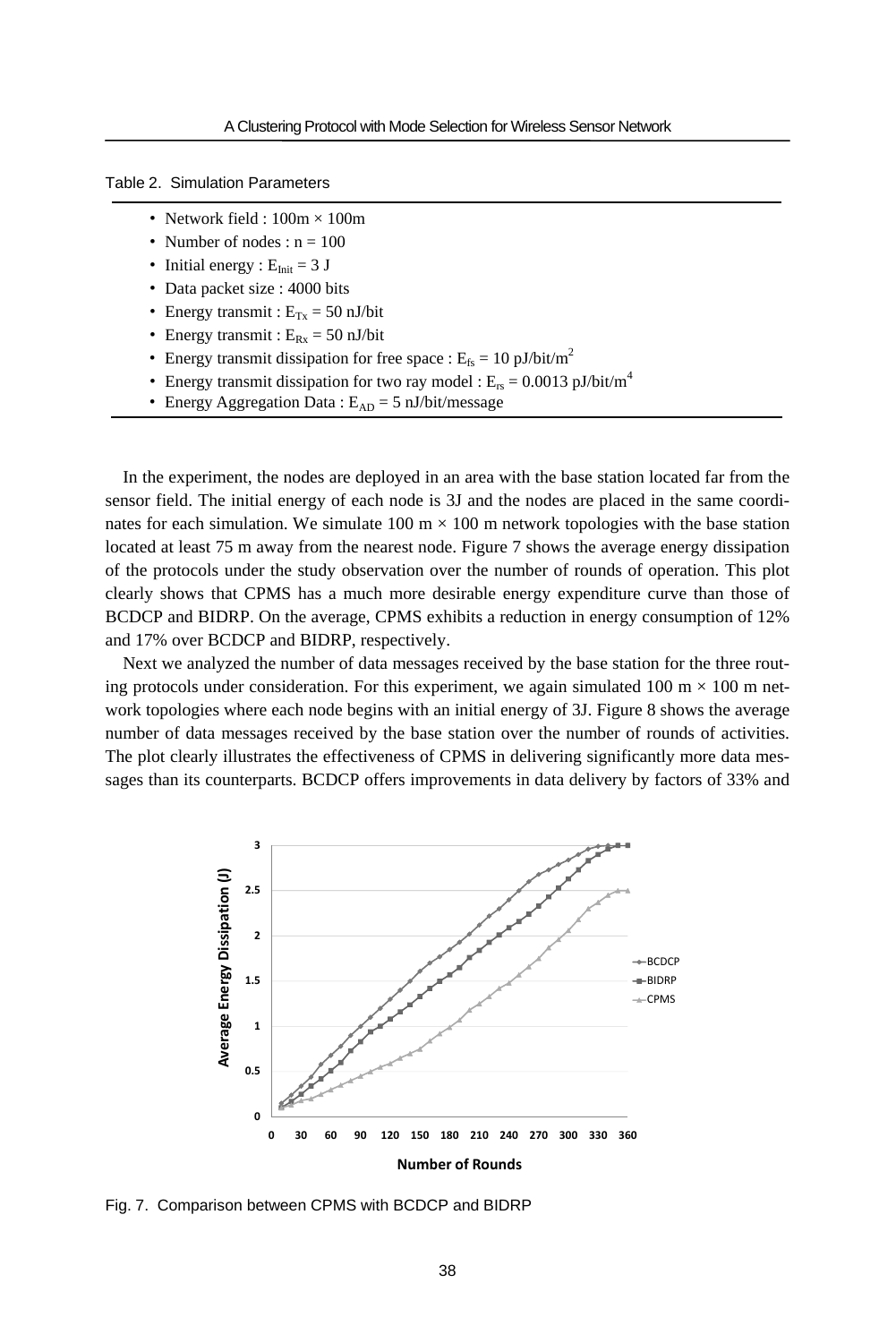44% over BCDCP and BIDRP, respectively.

The improvement gained through BCDCP is further exemplified by the system lifetime graph in figure 9. This plot shows the number of nodes that remain alive over the number of rounds of activities for the 100 m  $\times$  100 m network scenario. With CPMS, all the nodes remain alive for 1290 rounds, while the corresponding numbers of rounds for BCDCP and BIDRP are 678 and 777, respectively.

Figure 10, shows similar results with a different network area size of 50 m  $\times$  50 m network scenario. With CPMS, all the nodes remain alive for 2490 rounds, while the corresponding number of rounds for BCDCP and BIDRP are 1920 and 2130, respectively.



Fig. 8. Comparison of average number of data messages received at the base station



Fig. 9. Performance result for 100m x 100m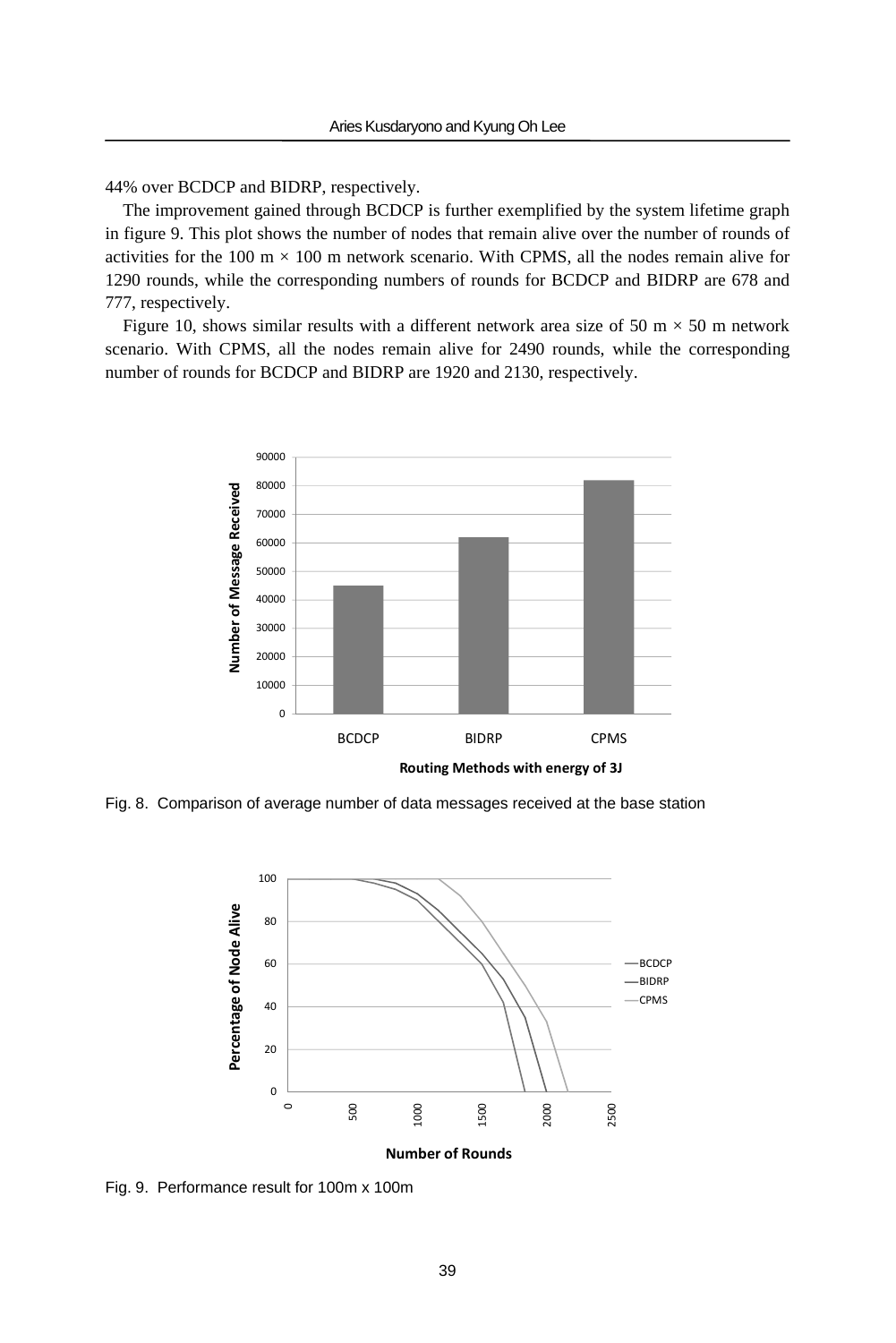

Fig. 10. Performance result for 50m x 50m with initial energy. 5J/node

### **5. CONCLUSION**

In this paper we propose an enhanced centralized clustering-based routing protocol, CPMS (Clustering Protocol with Mode Selection), that utilizes high-energy base stations to perform the most energy-intensive tasks. BCDCP and BIDRP are energy efficient centralized clusteringbased routing protocols. However, BCDCP chooses the leader node only based on the energy of head nodes and BIDRP chooses the leader node only focusing on its distance. Since CPMS considers the energy of cluster head nodes *and* the distance, it outperforms BCDCP and BIDRP. Furthermore, CPMS introduces modes of operation and this increases the lifetime of cluster heads.

Performance of the proposed CPMS protocol is assessed by simulation and compared to other clustering-based protocols (BCDCP and BIDRP). The simulation results show that CPMS outperforms its comparatives since it adopts the energy status of cluster heads and the relative distance between the cluster heads and the base station. It is also observed that the performance gain of CPMS over its counterparts increases with the area of the sensor field. Therefore, it is concluded that CPMS provides an energy-efficient routing scheme suitable for a vast range of sensing applications.

As future work, we will refine the formula for deciding the leader node considering more complicated factors and we will enhance the algorithm to provide better quality of service and security to guarantee access to the base station.

# **REFERENCES**

- [1] I. F. Akyildiz, W. Su, Y. Sankarasubramaniam, and E. Cayirci, *"Wireless Sensor Networks: A Survey,"* Elsevier Sci. B.V. Comp. Networks, Vol.38, No.4, March, 2002, pp.393-422.
- [2] K.Sohraby, D. Minoli and T. Znati, *Wireless Sensor Networks: Technology, Protocols, and Applications*, Wiley Interscience, April, 2007, pp.1-31.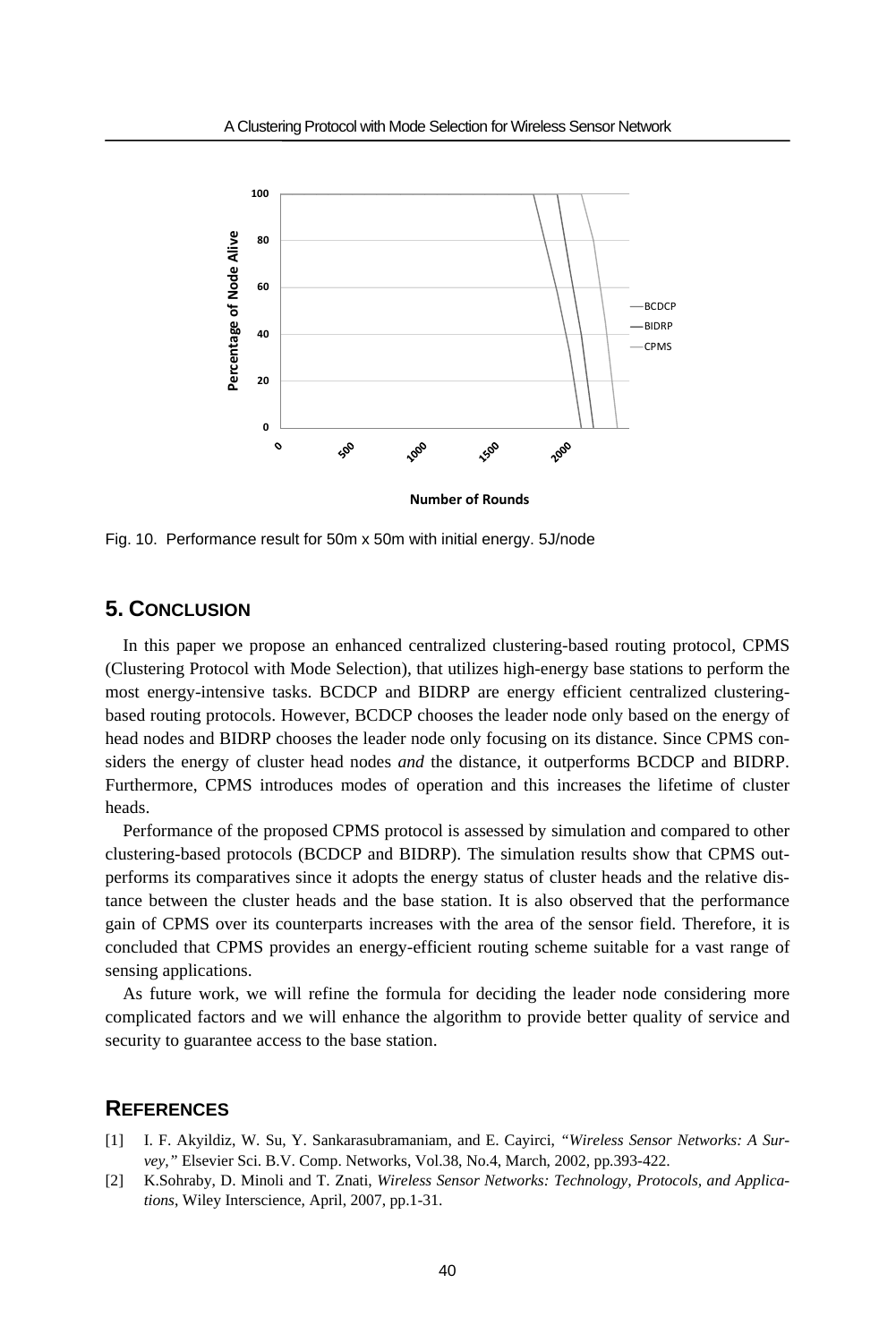- [3] F. Zhao and L. Guibas, *Wireless Sensor Networks*, Elsevier, 2004, pp.1-20.
- [4] W. R. Heinzelman, A. P. Chandrakasan, and H. Balakrishnan, *"Energy-Efficient Communication Protocol for Wireless Microsensor Networks," Proceedings of 33rd Hawaii International. Conference on System Science HICSS* Vol.8, January, 2000.
- [5] S.Varma, N. Nigam and U.S. Tiwary, "*Base Station Initiated Dynamic Routing Protocol for Heterogeneous Wireless Sensor Network using Clustering"*, *Wireless Communication and Sensor Networks*, December, 2008, pp.1-6.
- [6] S.D.Muruganathan, D.C.F. Ma, R.I. Bhasin and A.O. Fapojuwoy, "*A Centralized Energy Efficient Routing Protocol for Wireless Sensor Network"*, *in Proceedings of IEEE Radio Communication*, March, 2005.
- [7] D.Kandris, P. Tsioumas, A. Tzes, N. Pantazis, and D. D. Vergados, "*Hierarchical Energy Efficient Routing in Wireless Sensor Networks"*, in *Mediterranean Conference on Control and Automation*, June, 25-27, 2008, Ajaccio, France.
- [8] S. Bandyopadhyay, E. J. Coyle, "*An energy efficient hierarchical clustering algorithm for wireless sensor networks,"* in *Proc. IEEE INFOCOM 2003 Conference*, Vol.3, March, 2003, pp.1713-1723.
- [9] O. Moussaoui, M Naimi," *A distributed energy aware routing protocol for wireless senor networks" in PE-WASUN'05*, October, 10-13, 2005, Montreal, Quebec. Canada.
- [10] W. B. Heinzelman et al., *"An Application-Specific Protocol Architecture for Wireless Microsensor Networks," IEEE Transactions on Wireless Communications* Vol.1, No.4, October, 2002, pp.660-670.
- [11] V. Raghunathan et al., *"Energy-Aware Wireless Microsensor Networks," IEEE Sig. Proc. Mag.*, Vol.1, No.2, March, 2002, pp.40-50.
- [12] S. Ghiasi et al*.*, *"Optimal Energy Aware Clustering in Sensor Networks,"* MDPI Sensors, Vol.2, No.7, July, 2002, pp.258-69.
- [13] Stephanie Lindsey, Cauligi S. Raghavendra, *"PEGASIS Power-Efficient Gathering in Sensor Information System," IEEE Aerospace Conference Proceedings 2002*, Vol.3, pp.1125-1130, 2002.
- [14] Jamal N. Al-Karaki, Ahmed E. Kamal, *"Routing Techniques in Wireless Sensor Networks: A survey", IEEE Wireless Communications*, Vol.11, Issue 6, December, 2004, pp.6-28.
- [15] S. Lindsey, C. Raghavendra, and K. M. Sivalingam, *"Data Gathering Algorithms in Sensor Networks using Energy Metrics," IEEE Trans. Parallel and Distrib. Sys.*, Vol.13, No.9, September, 2002, pp.924-35.
- [16] S. Ghiasi *et al.*, *"Optimal Energy Aware Clustering in Sensor Networks,"* MDPI Sensors, Vol.2, No.7, July, 2002, pp.258-69.
- [17] T. Rappaport, *Wireless Communication Principles and Practice (2nd Edition)*. Upper Saddle River, N.J. Prentice Hall PTR, 2002.



#### **Aries Kusdaryono**

He received B.Sc. and M.Sc. degree in Computer Science from Budi Luhur University, Jakarta, Indonesia, in 2004 and 2007, respectively. Currently, he is a Ph. D. candidate at the Department of Computer Science and Engineering of Sun Moon University, Asan, South Korea. His research interest areas are in the areas of wireless sensor network architecture. They include topics such as the clustering of sensors and the routing protocols sensors.